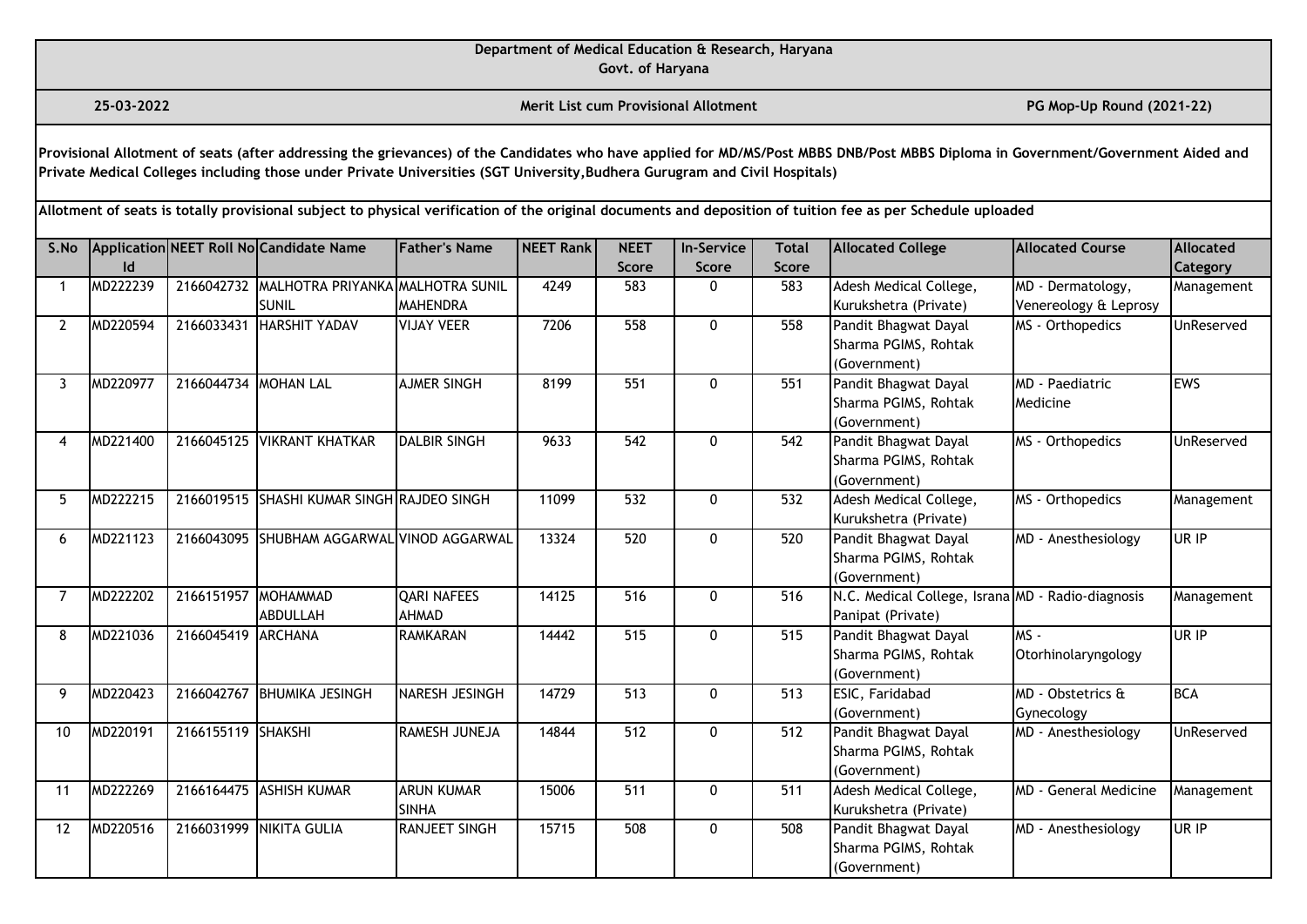**Govt. of Haryana**

**25-03-2022 Merit List cum Provisional Allotment PG Mop-Up Round (2021-22)** 

**Provisional Allotment of seats (after addressing the grievances) of the Candidates who have applied for MD/MS/Post MBBS DNB/Post MBBS Diploma in Government/Government Aided and Private Medical Colleges including those under Private Universities (SGT University,Budhera Gurugram and Civil Hospitals)** 

| S.No |          |                     | Application NEET Roll No Candidate Name            | <b>Father's Name</b>               | <b>NEET Rank</b> | <b>NEET</b>  | <b>In-Service</b> | <b>Total</b> | <b>Allocated College</b>                                                 | <b>Allocated Course</b>                    | <b>Allocated</b> |
|------|----------|---------------------|----------------------------------------------------|------------------------------------|------------------|--------------|-------------------|--------------|--------------------------------------------------------------------------|--------------------------------------------|------------------|
|      | ld       |                     |                                                    |                                    |                  | <b>Score</b> | <b>Score</b>      | <b>Score</b> |                                                                          |                                            | Category         |
| 13   | MD220043 | 2166042266 UPASANA  |                                                    | <b>SANJEEV KUMAR</b>               | 15826            | 508          | $\Omega$          | 508          | Pandit Bhagwat Dayal<br>Sharma PGIMS, Rohtak<br>(Government)             | MD - Anesthesiology                        | UnReserved       |
| 14   | MD221885 |                     | 2166164138 MD NAUSHAD ALAM                         | <b>MD SHABBIR</b><br><b>ANSARI</b> | 15837            | 507          | 0                 | 507          | N.C. Medical College, Israna MD - General Medicine<br>Panipat (Private)  |                                            | Management       |
| 15   | MD220253 |                     | 2166045257 NANCY RATHI                             | <b>AJMER SINGH</b><br><b>RATHI</b> | 15997            | 507          | $\mathbf{0}$      | 507          | Pandit Bhagwat Dayal<br>Sharma PGIMS, Rohtak<br>(Government)             | MD - Anesthesiology                        | UnReserved       |
| 16   | MD221186 | 2166044935 SAMIKSHA |                                                    | <b>FATEH SINGH</b>                 | 16469            | 505          | $\mathbf{0}$      | 505          | Pandit Bhagwat Dayal<br>Sharma PGIMS, Rohtak<br>(Government)             | MD - Anesthesiology                        | UnReserved       |
| 17   | MD221370 | 2166045191 SAGAR    |                                                    | <b>HOSHIYAR SINGH</b>              | 17137            | 501          | 0                 | 501          | Adesh Medical College,<br>Kurukshetra (Private)                          | MD - Dermatology,<br>Venereology & Leprosy | UnReserved       |
| 18   | MD221827 |                     | 2166024659 RAHUL DAYORA                            | <b>SUNIL DUTT</b>                  | 17531            | 500          | $\mathbf{0}$      | 500          | Pandit Bhagwat Dayal<br>Sharma PGIMS, Rohtak<br>(Government)             | $MS -$<br>Otorhinolaryngology              | <b>BCA</b>       |
| 19   | MD220396 | 2166031196          | NADA HABIB UR<br><b>REHMAN</b>                     | <b>HABIB UR REHMAN</b>             | 18476            | 495          | $\mathbf{0}$      | 495          | Pandit Bhagwat Dayal<br>Sharma PGIMS, Rohtak<br>(Government)             | MD - Anesthesiology                        | <b>BCB</b>       |
| 20   | MD221668 | 2166079594          | KHANDE<br><b>SIDDHESHWAR</b><br><b>GORKSHANATH</b> | <b>GORKSHANATH</b>                 | 21605            | 482          | $\mathbf{0}$      | 482          | Adesh Medical College,<br>Kurukshetra (Private)                          | <b>MD</b> - General Medicine               | Management       |
| 21   | MD220658 | 2166105223          | <b>MANISHA</b>                                     | <b>OM PARKASH</b>                  | 24676            | 469          | $\mathbf{0}$      | 469          | Pandit Bhagwat Dayal<br>Sharma PGIMS, Rohtak<br>(Government)             | MD - Pathology                             | UnReserved       |
| 22   | MD220472 | 2166044441          | <b>SHIVAM BANSAL</b>                               | <b>RAM AVTAR</b>                   | 26613            | 462          | $\mathbf{0}$      | 462          | Maharaja Agrasen Medical<br>College, Agroha, Hisar<br>(Government Aided) | <b>MD</b> - Forensic Medicine              | UnReserved       |
| 23   | MD222246 |                     | 2166022756 AMIT KUMAR                              | RAJENDRA RAUT                      | 28033            | 456          | 0                 | 456          | Adesh Medical College,<br>Kurukshetra (Private)                          | MS - Ophthalmology                         | Management       |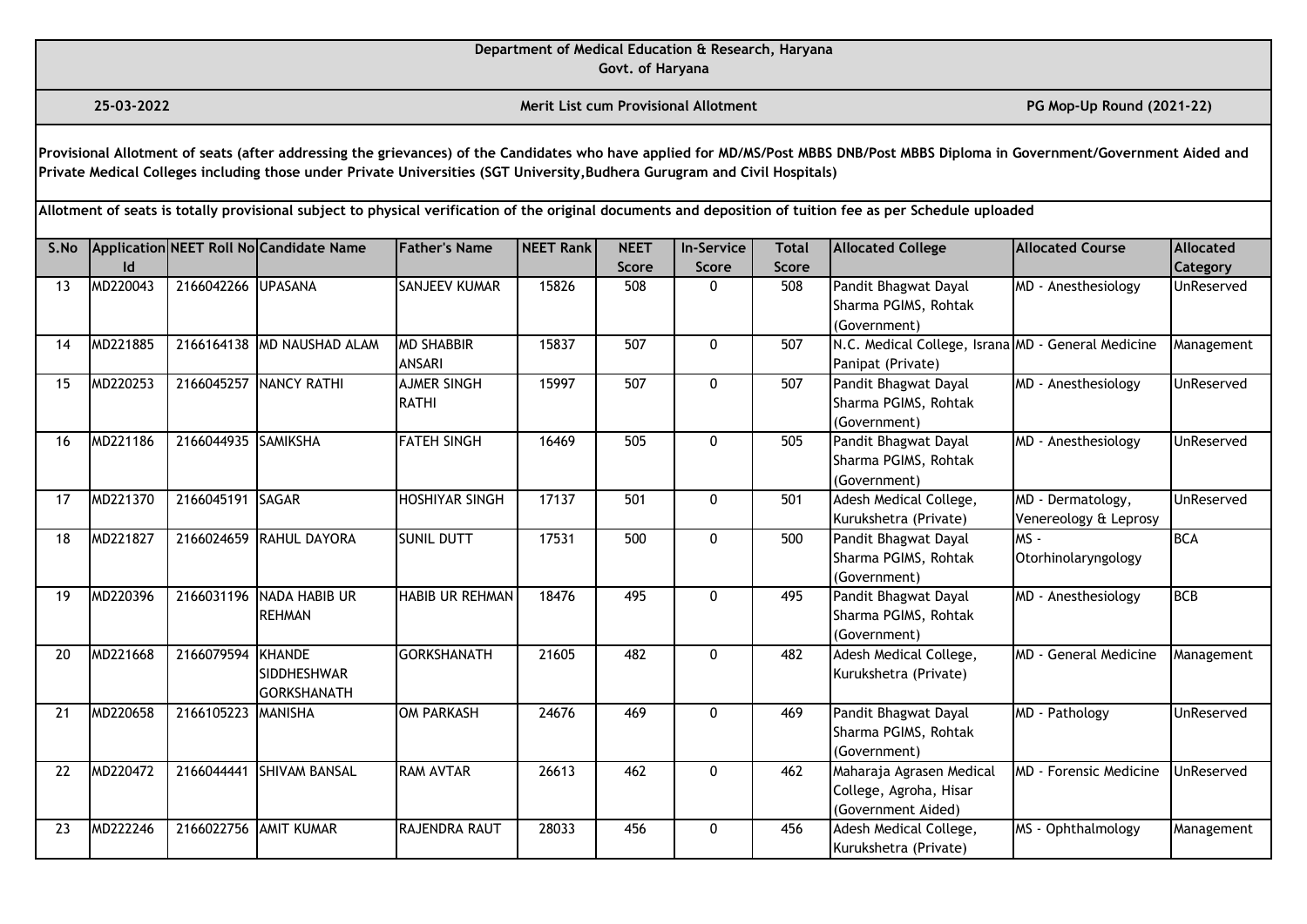**Govt. of Haryana**

**25-03-2022 Merit List cum Provisional Allotment PG Mop-Up Round (2021-22)** 

**Provisional Allotment of seats (after addressing the grievances) of the Candidates who have applied for MD/MS/Post MBBS DNB/Post MBBS Diploma in Government/Government Aided and Private Medical Colleges including those under Private Universities (SGT University,Budhera Gurugram and Civil Hospitals)** 

| S.No |          |                       | Application NEET Roll No Candidate Name | <b>Father's Name</b>    | <b>NEET Rank</b> | <b>NEET</b>  | <b>In-Service</b> | <b>Total</b> | <b>Allocated College</b>         | <b>Allocated Course</b>                  | <b>Allocated</b> |
|------|----------|-----------------------|-----------------------------------------|-------------------------|------------------|--------------|-------------------|--------------|----------------------------------|------------------------------------------|------------------|
|      | ld       |                       |                                         |                         |                  | <b>Score</b> | <b>Score</b>      | <b>Score</b> |                                  |                                          | Category         |
| 24   | MD220466 | 2166043684 NEHA       |                                         | <b>PRADEEP KUMAR</b>    | 28697            | 454          | $\mathbf{0}$      | 454          | ESIC, Faridabad                  | Immuno Haematology &                     | UnReserved       |
|      |          |                       |                                         |                         |                  |              |                   |              | (Government)                     | <b>Blood Transfusion</b>                 |                  |
| 25   | MD220123 |                       | 2166042058 VIKAS KALYAN                 | <b>CHHAJU RAM</b>       | 28994            | 453          | $\mathbf{0}$      | 453          | Pandit Bhagwat Dayal             | MD - Anesthesiology                      | <b>BCA</b>       |
|      |          |                       |                                         |                         |                  |              |                   |              | Sharma PGIMS, Rohtak             |                                          |                  |
|      |          |                       |                                         |                         |                  |              |                   |              | (Government)                     |                                          |                  |
| 26   | MD221120 |                       | 2166043558 SONAM GUPTA                  | <b>MAHENDER KUMAR</b>   | 30892            | 446          | $\mathbf{0}$      | 446          | ESIC, Faridabad                  | MD - Microbiology                        | SCD              |
|      |          |                       |                                         | <b>GUPTA</b>            |                  |              |                   |              | (Government)                     |                                          |                  |
| 27   | MD221974 | 2166106709 BHAVIKA    |                                         | <b>KRISHAN GOPAL</b>    | 31552            | 444          | $\mathbf{0}$      | 444          | SGT Medical College &            | $\overline{\text{MD}}$ - Radio-diagnosis | Management       |
|      |          |                       |                                         | <b>GARG</b>             |                  |              |                   |              | Research Institute Budhera.      |                                          |                  |
|      |          |                       |                                         |                         |                  |              |                   |              | Gurugram (Private)               |                                          |                  |
| 28   | MD220817 | 2166154709 ISHITA KAK |                                         | <b>JEEVAN KAK</b>       | 33090            | 439          | $\mathbf{0}$      | 439          | <b>Bhagat Phool Singh GMC</b>    | MD - Pathology                           | UnReserved       |
|      |          |                       |                                         |                         |                  |              |                   |              | (W), Khanpur Kalan,              |                                          |                  |
|      |          |                       |                                         |                         |                  |              |                   |              | Sonepat (Government)             |                                          |                  |
| 29   | MD222196 | 2166036175            | <b>IDESAI VISHAL</b>                    | <b>JAKSHIBHAI DESAI</b> | 33493            | 437          | $\mathbf{0}$      | 437          | <b>SGT Medical College &amp;</b> | MD - General Medicine                    | Management       |
|      |          |                       | <b>JAKSHIBHAI</b>                       |                         |                  |              |                   |              | Research Institute Budhera,      |                                          |                  |
|      |          |                       |                                         |                         |                  |              |                   |              | Gurugram (Private)               |                                          |                  |
|      |          |                       |                                         |                         |                  |              |                   |              |                                  |                                          |                  |
| 30   | MD221858 | 2166037372            | <b>PATEL PARTHVI</b>                    | <b>PATEL</b>            | 36726            | 426          | $\mathbf{0}$      | 426          | SGT Medical College &            | MD - Dermatology,                        | Management       |
|      |          |                       | <b>ASHVINKUMAR</b>                      | <b>ASHVINKUMAR</b>      |                  |              |                   |              | Research Institute Budhera,      | Venereology & Leprosy                    |                  |
|      |          |                       |                                         | <b>NAVINCHANDRA</b>     |                  |              |                   |              | Gurugram (Private)               |                                          |                  |
|      |          |                       |                                         |                         |                  |              |                   |              |                                  |                                          |                  |
| 31   | MD221398 |                       | 2166044763 PRINCE KUMAR                 | <b>ARJUN VERMA</b>      | 37045            | 425          | $\mathbf{0}$      | 425          | Maharaja Agrasen Medical         | MD - Anesthesiology                      | <b>BCA</b>       |
|      |          |                       |                                         |                         |                  |              |                   |              | College, Agroha, Hisar           |                                          |                  |
|      |          |                       |                                         |                         |                  |              |                   |              | (Government Aided)               |                                          |                  |
| 32   | MD220933 |                       | 2166030382 VISHAL GOYAL                 | <b>PAWAN KUMAR</b>      | 37851            | 423          | 0                 | 423          | Adesh Medical College,           | MS - General Surgery                     | <b>SCD IP</b>    |
|      |          |                       |                                         | <b>GOYAL</b>            |                  |              |                   |              | Kurukshetra (Private)            |                                          |                  |
| 33   | MD220718 |                       | 2166111913 BARKHA RANI                  | <b>VIJAY SINGH</b>      | 39353            | 418          | $\mathbf{0}$      | 418          | Pandit Bhagwat Dayal             | MD - Pathology                           | $\overline{SC}$  |
|      |          |                       |                                         |                         |                  |              |                   |              | Sharma PGIMS, Rohtak             |                                          |                  |
|      |          |                       |                                         |                         |                  |              |                   |              | (Government)                     |                                          |                  |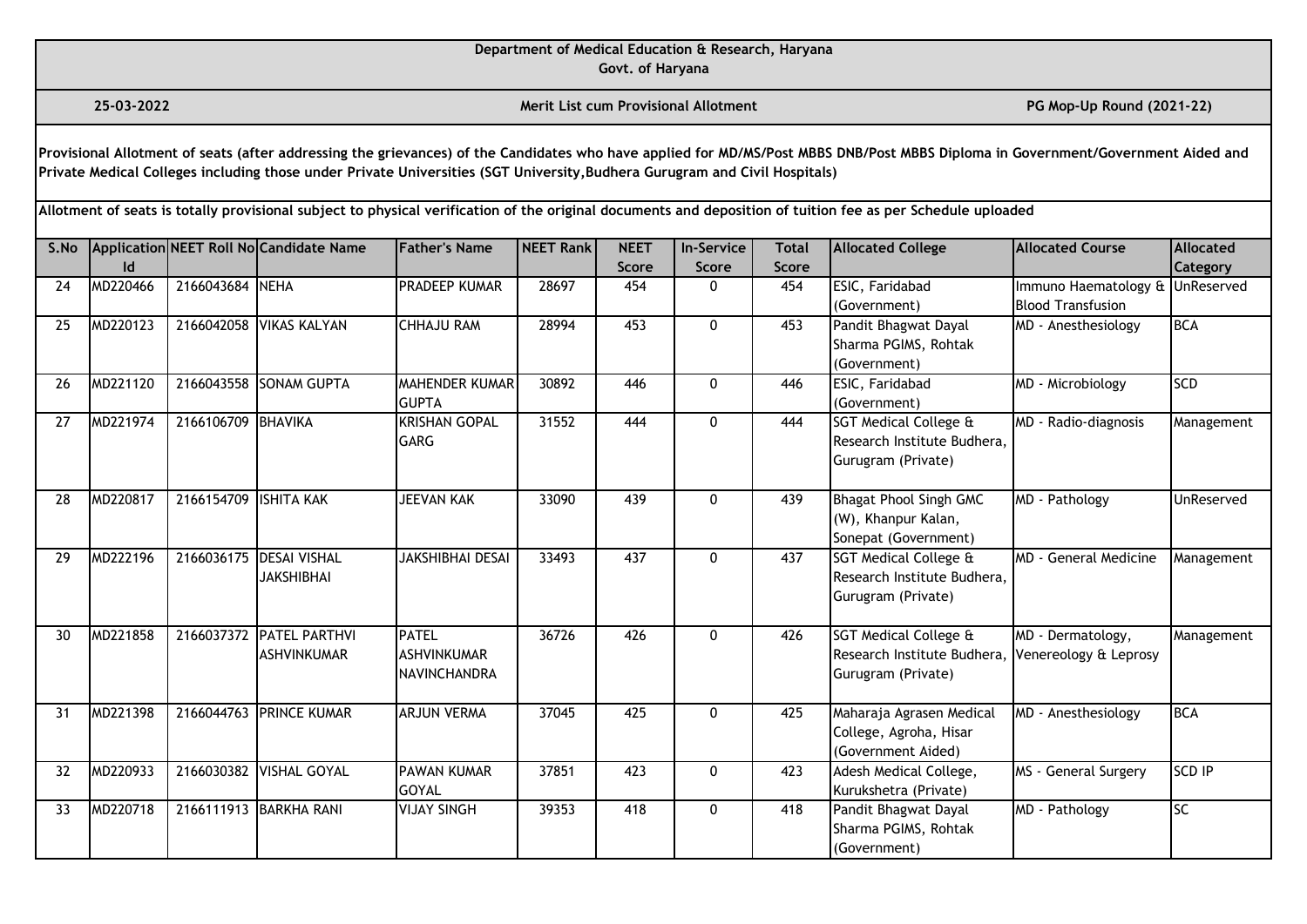**Govt. of Haryana**

**25-03-2022 Merit List cum Provisional Allotment PG Mop-Up Round (2021-22)** 

**Provisional Allotment of seats (after addressing the grievances) of the Candidates who have applied for MD/MS/Post MBBS DNB/Post MBBS Diploma in Government/Government Aided and Private Medical Colleges including those under Private Universities (SGT University,Budhera Gurugram and Civil Hospitals)** 

| S.No |          |                        | Application NEET Roll No Candidate Name                            | <b>Father's Name</b>                                           | <b>NEET Rank</b> | <b>NEET</b>      | <b>In-Service</b> | <b>Total</b> | <b>Allocated College</b>                                                   | Allocated Course                              | Allocated              |
|------|----------|------------------------|--------------------------------------------------------------------|----------------------------------------------------------------|------------------|------------------|-------------------|--------------|----------------------------------------------------------------------------|-----------------------------------------------|------------------------|
|      | ld.      |                        |                                                                    |                                                                |                  | <b>Score</b>     | <b>Score</b>      | <b>Score</b> |                                                                            |                                               | Category               |
| 34   | MD220282 | 2166041795 RAULJI JAY  | <b>SURENDRASINH</b>                                                | <b>SURENDRASINH</b>                                            | 39707            | 417              | 0                 | 417          | SGT Medical College &<br>Research Institute Budhera,<br>Gurugram (Private) | MD - General Medicine                         | Management             |
| 35   | MD220488 | 2166043033             | SAURAV SRIVASTAVA                                                  | <b>SURENDER</b><br><b>SRIVASTAVA</b>                           | 40575            | 414              | 0                 | 414          | N.C. Medical College, Israna MD - Paediatric<br>Panipat (Private)          | Medicine                                      | UnReserved             |
| 36   | MD221139 | 2166043155 ABHI MITTAL |                                                                    | <b>SANJEEV MITTAL</b>                                          | 42391            | 409              | $\Omega$          | 409          | SGT Medical College &<br>Research Institute Budhera,<br>Gurugram (Private) | MD - General Medicine                         | UnReserved             |
| 37   | MD220607 |                        | 2166111925 VANDANA YADAV                                           | <b>VIJAYPAL SINGH</b><br><b>YADAV</b>                          | 78646            | 313              | 93.9              | 406.9        | Civil Hospital, Panipat                                                    | Post MBBS Diploma-<br>Obstetrics & Gynecology | UnReserved             |
| 38   | MD221357 | 2166154636 ROOPA       |                                                                    | <b>HEERA LAL</b>                                               | 43622            | 405              | 0                 | 405          | Pandit Bhagwat Dayal<br>Sharma PGIMS, Rohtak<br>(Government)               | MD - Anesthesiology                           | <b>SCD</b>             |
| 39   | MD221508 |                        | 2166035839 VADHROLIYA<br><b>AKSHAYKUMAR</b><br><b>SHAILESHBHAI</b> | <b>SHAILESHBHAI</b><br><b>VASUDEVBHAI</b><br><b>VADHROLIYA</b> | 43813            | 404              | 0                 | 404          | SGT Medical College &<br>Research Institute Budhera,<br>Gurugram (Private) | MS - Orthopedics                              | Management             |
| 40   | MD220898 | 2166046087 HINA        |                                                                    | SURENDER SINGH                                                 | 80287            | 309              | 92.7              | 401.7        | Civil Hospital, Hisar                                                      | Post MBBS Diploma-<br><b>Family Medicine</b>  | <b>BCA</b>             |
| 41   | MD220384 | 2166050309             | <b>RANA KRUNAL</b><br><b>DIPAKBHAI</b>                             | <b>DIPAKBHAI RANA</b>                                          | 46142            | $\overline{397}$ | $\mathbf{0}$      | 397          | SGT Medical College &<br>Research Institute Budhera,<br>Gurugram (Private) | <b>IMD - Paediatric</b><br>Medicine           | Management             |
| 42   | MD220504 |                        | 2166030598 DEVIKA KHATRI                                           | R K KHATRI                                                     | 47252            | 394              | 0                 | 394          | Adesh Medical College,<br>Kurukshetra (Private)                            | MD - Obstetrics &<br>Gynecology               | SC IP                  |
| 43   | MD220962 | 2166046163 GEETA RANI  |                                                                    | <b>GURMAJ SINGH</b>                                            | 47824            | 392              | 0                 | 392          | ESIC, Faridabad<br>(Government)                                            | lms -<br>Otorhinolaryngology                  | $\overline{\text{SC}}$ |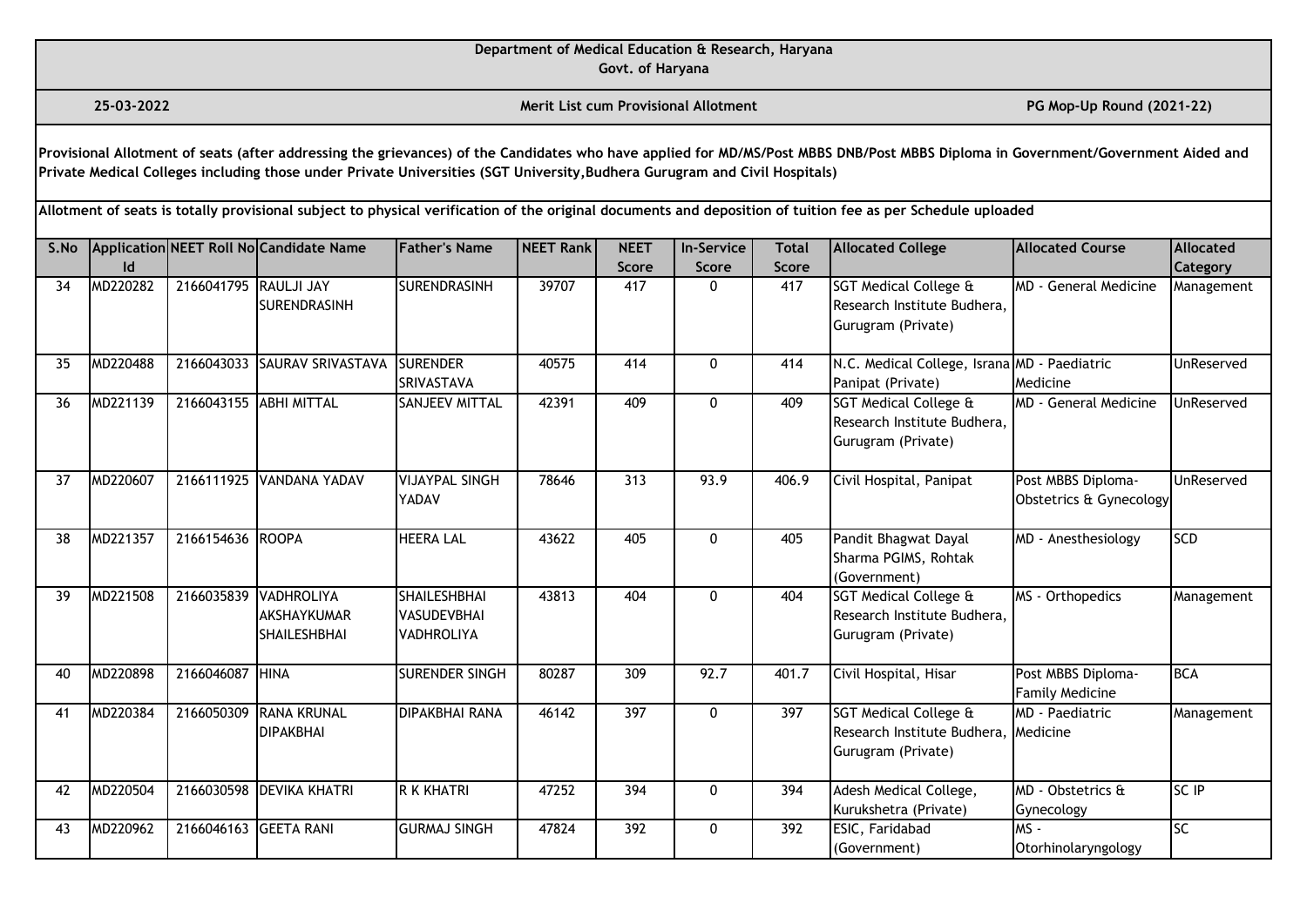**Govt. of Haryana**

**25-03-2022 Merit List cum Provisional Allotment PG Mop-Up Round (2021-22)** 

**Provisional Allotment of seats (after addressing the grievances) of the Candidates who have applied for MD/MS/Post MBBS DNB/Post MBBS Diploma in Government/Government Aided and Private Medical Colleges including those under Private Universities (SGT University,Budhera Gurugram and Civil Hospitals)** 

| S.No |          |                       | Application NEET Roll No Candidate Name | <b>Father's Name</b> | <b>NEET Rank</b> | <b>NEET</b>  | <b>In-Service</b> | <b>Total</b> | <b>Allocated College</b>                       | <b>Allocated Course</b> | <b>Allocated</b> |
|------|----------|-----------------------|-----------------------------------------|----------------------|------------------|--------------|-------------------|--------------|------------------------------------------------|-------------------------|------------------|
|      | Id       |                       |                                         |                      |                  | <b>Score</b> | <b>Score</b>      | <b>Score</b> |                                                |                         | <b>Category</b>  |
| 44   | MD221923 | 2166105224 LIZA GUPTA |                                         | <b>OM PARKASH</b>    | 48723            | 390          | $\mathbf{0}$      | 390          | Adesh Medical College,                         | MD - Obstetrics &       | Management       |
|      |          |                       |                                         |                      |                  |              |                   |              | Kurukshetra (Private)                          | Gynecology              |                  |
| 45   | MD221242 |                       | 2166039955 VAGHELA TANVI                | <b>VAGHELA</b>       | 49042            | 389          | $\mathbf{0}$      | 389          | N.C. Medical College, Israna MD - Obstetrics & |                         | Management       |
|      |          |                       | <b>VIPULBHAI</b>                        | <b>VIPULBHAI</b>     |                  |              |                   |              | Panipat (Private)                              | Gynecology              |                  |
|      |          |                       |                                         | <b>TULSIDAS</b>      |                  |              |                   |              |                                                |                         |                  |
| 46   | MD222111 |                       | 2166154758 HARSH VASISTHA               | <b>KRISHAN KUMAR</b> | 50638            | 385          | $\mathbf{0}$      | 385          | Pandit Bhagwat Dayal                           | MD - Pharmacology       | <b>EWS</b>       |
|      |          |                       |                                         | <b>SHARMA</b>        |                  |              |                   |              | Sharma PGIMS, Rohtak                           |                         |                  |
|      |          |                       |                                         |                      |                  |              |                   |              | (Government)                                   |                         |                  |
| 47   | MD220797 | 2166032636            | ABHILASHA                               | <b>SHIV KUMAR</b>    | 50762            | 384          | $\mathbf{0}$      | 384          | N.C. Medical College, Israna MD - Obstetrics & |                         | UnReserved       |
|      |          |                       | <b>CHOUDHARY</b>                        |                      |                  |              |                   |              | Panipat (Private)                              | Gynecology              |                  |
| 48   | MD221653 |                       | 2166036510 PATEL UDITKUMAR              | <b>PATEL</b>         | 51078            | 383          | $\mathbf{0}$      | 383          | <b>SGT Medical College &amp;</b>               | MD - Respiratory        | Management       |
|      |          |                       | <b>I</b> NARESHBHAI                     | <b>NARESHBHAI</b>    |                  |              |                   |              | Research Institute Budhera, Medicine           |                         |                  |
|      |          |                       |                                         | <b>AMRUTLAL</b>      |                  |              |                   |              | Gurugram (Private)                             |                         |                  |
|      |          |                       |                                         |                      |                  |              |                   |              |                                                |                         |                  |
| 49   | MD220084 | 2166155302 HIMANI     |                                         | <b>SUBHASH</b>       | 51136            | 383          | $\Omega$          | 383          | Pandit Bhagwat Dayal                           | MD - Community          | UnReserved       |
|      |          |                       |                                         | <b>CHANDER</b>       |                  |              |                   |              | Sharma PGIMS, Rohtak                           | Medicine                |                  |
|      |          |                       |                                         |                      |                  |              |                   |              | (Government)                                   |                         |                  |
| 50   | MD222154 |                       | 2166044438 SUNNY MALHOTRA               | <b>RAKESH</b>        | 86739            | 294          | 88.2              | 382.2        | Maharaja Agrasen Medical                       | MD - Community          | UnReserved       |
|      |          |                       |                                         | <b>MALHOTRA</b>      |                  |              |                   |              | College, Agroha, Hisar                         | Medicine                |                  |
|      |          |                       |                                         |                      |                  |              |                   |              | (Government Aided)                             |                         |                  |
| 51   | MD221215 |                       | 2166045376 SANDEEP SINGH                | <b>RAJ KARAN</b>     | 87503            | 292          | 87.6              | 379.6        | Adesh Medical College,                         | MD - Anesthesiology     | UR IP            |
|      |          |                       |                                         |                      |                  |              |                   |              | Kurukshetra (Private)                          |                         |                  |
| 52   | MD221603 |                       | 2166106331 VIVEK CHOPRA                 | <b>UMA PRASHAD</b>   | 52683            | 379          | 0                 | 379          | N.C. Medical College, Israna MD - Paediatric   |                         | Management       |
|      |          |                       |                                         | <b>CHOPRA</b>        |                  |              |                   |              | Panipat (Private)                              | <b>Medicine</b>         |                  |
| 53   | MD221281 | 2166045317 DEEKSHA    |                                         | <b>JEET SINGH</b>    | 77370            | 315          | 63                | 378          | Adesh Medical College,                         | MD - Respiratory        | <b>SCD</b>       |
|      |          |                       |                                         | <b>BALHARA</b>       |                  |              |                   |              | Kurukshetra (Private)                          | Medicine                |                  |
| 54   | MD220227 |                       | 2166045096 KAPIL KUMAR SWAMI            | <b>BALVEER SINGH</b> | 53758            | 375          | $\mathbf{0}$      | 375          | Pandit Bhagwat Dayal                           | MD - Pathology          | <b>BCA</b>       |
|      |          |                       |                                         |                      |                  |              |                   |              | Sharma PGIMS, Rohtak                           |                         |                  |
|      |          |                       |                                         |                      |                  |              |                   |              | (Government)                                   |                         |                  |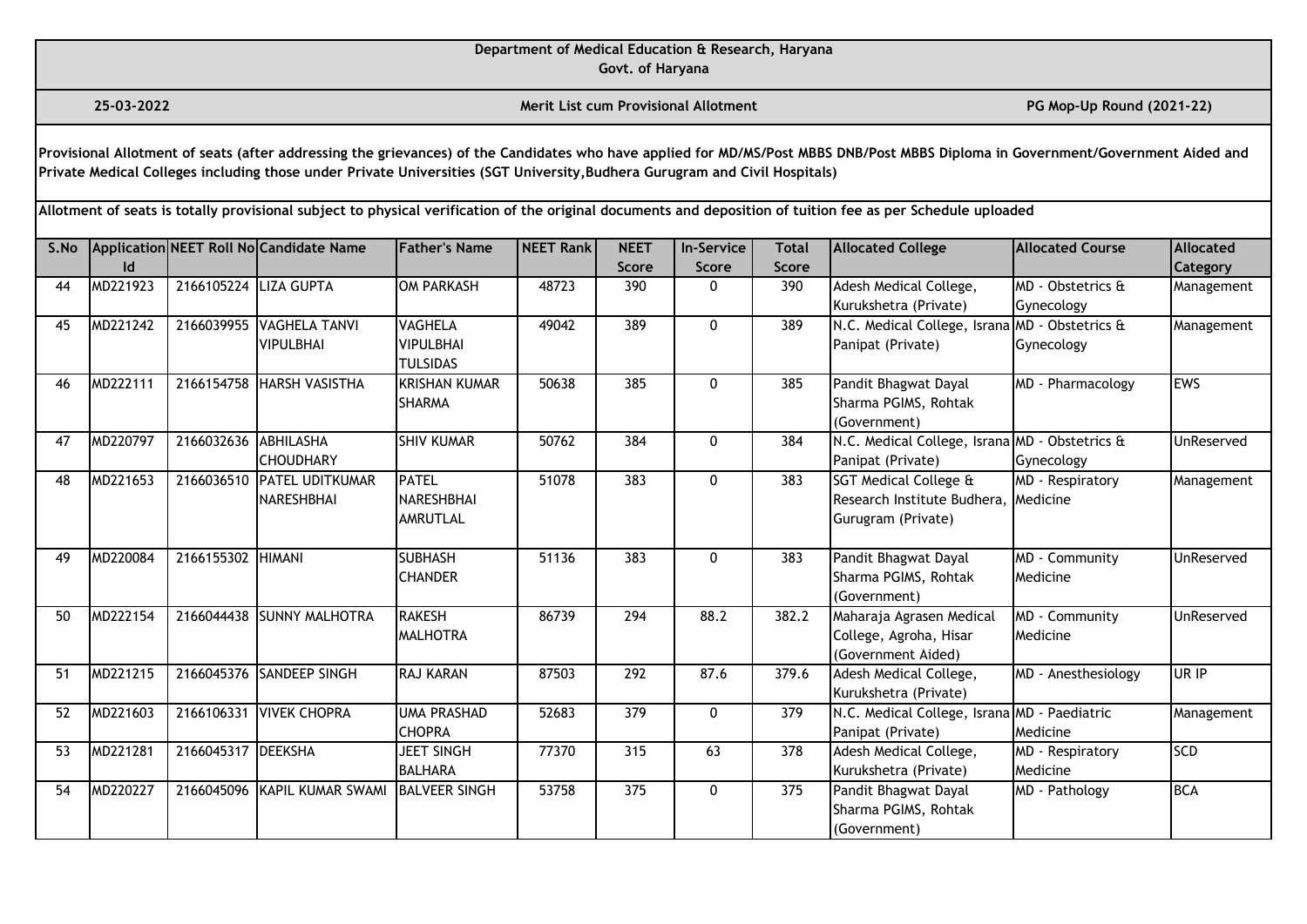**Govt. of Haryana**

**25-03-2022 Merit List cum Provisional Allotment PG Mop-Up Round (2021-22)** 

**Provisional Allotment of seats (after addressing the grievances) of the Candidates who have applied for MD/MS/Post MBBS DNB/Post MBBS Diploma in Government/Government Aided and Private Medical Colleges including those under Private Universities (SGT University,Budhera Gurugram and Civil Hospitals)** 

| S.No |          |                     | Application NEET Roll No Candidate Name | <b>Father's Name</b>  | <b>NEET Rank</b> | <b>NEET</b>  | <b>In-Service</b> | <b>Total</b> | <b>Allocated College</b>                      | <b>Allocated Course</b> | <b>Allocated</b> |
|------|----------|---------------------|-----------------------------------------|-----------------------|------------------|--------------|-------------------|--------------|-----------------------------------------------|-------------------------|------------------|
|      | ld       |                     |                                         |                       |                  | <b>Score</b> | <b>Score</b>      | <b>Score</b> |                                               |                         | Category         |
| 55   | MD221945 | 2166154476 MANPREET |                                         | <b>CHANDAN SINGH</b>  | 89827            | 287          | 86.1              | 373.1        | Shaheed Hassan Khan                           | MD - Forensic Medicine  | UnReserved       |
|      |          |                     |                                         |                       |                  |              |                   |              | Mewati GMC, Nalhar, Nuh                       |                         |                  |
|      |          |                     |                                         |                       |                  |              |                   |              | (Government)                                  |                         |                  |
| 56   | MD222073 |                     | 2166024382 VAIBHAV CHADHA               | <b>DESH DEEPAK</b>    | 54849            | 373          | 0                 | 373          | N.C. Medical College, Israna MD - Paediatric  |                         | <b>SCD</b>       |
|      |          |                     |                                         | <b>CHADHA</b>         |                  |              |                   |              | Panipat (Private)                             | Medicine                |                  |
| 57   | MD220694 |                     | 2166040715 RUDRAX SANJIVBHAI            | <b>SANJIVBHAI</b>     | 55620            | 370          | $\mathbf{0}$      | 370          | SGT Medical College &                         | MS - General Surgery    | Management       |
|      |          |                     | <b>BHATT</b>                            | <b>BABUBHAI BHATT</b> |                  |              |                   |              | Research Institute Budhera,                   |                         |                  |
|      |          |                     |                                         |                       |                  |              |                   |              | Gurugram (Private)                            |                         |                  |
| 58   | MD220143 |                     | 2166155018 SAREETA YADAV                | <b>RAJ SINGH</b>      | 57305            | 366          | $\mathbf{0}$      | 366          | SGT Medical College &                         | MS - Ophthalmology      | UnReserved       |
|      |          |                     |                                         |                       |                  |              |                   |              | Research Institute Budhera,                   |                         |                  |
|      |          |                     |                                         |                       |                  |              |                   |              | Gurugram (Private)                            |                         |                  |
|      |          |                     |                                         |                       |                  |              |                   |              |                                               |                         |                  |
| 59   | MD221992 | 2166043081          | <b>SACHIN GARG</b>                      | <b>VIJAY GARG</b>     | 92207            | 281          | 84.3              | 365.3        | <b>Bhagat Phool Singh GMC</b>                 | MD - Forensic Medicine  | <b>EWS</b>       |
|      |          |                     |                                         |                       |                  |              |                   |              | (W), Khanpur Kalan,                           |                         |                  |
|      |          |                     |                                         |                       |                  |              |                   |              | Sonepat (Government)                          |                         |                  |
| 60   | MD220220 | 2166046035 AMAN     |                                         | <b>NARESH KUMAR</b>   | 57467            | 365          | $\mathbf{0}$      | 365          | N.C. Medical College, Israna MS - Orthopedics |                         | UnReserved       |
|      |          |                     |                                         |                       |                  |              |                   |              | Panipat (Private)                             |                         |                  |
| 61   | MD220986 | 2166042494 YASHU    |                                         | <b>ANIL MITTAL</b>    | 57644            | 365          | 0                 | 365          | <b>SGT Medical College &amp;</b>              | MD - Psychiatry         | Management       |
|      |          |                     |                                         |                       |                  |              |                   |              | Research Institute Budhera,                   |                         |                  |
|      |          |                     |                                         |                       |                  |              |                   |              | Gurugram (Private)                            |                         |                  |
| 62   | MD220201 |                     | 2166045525 RAJAT SISODIA                | <b>BALBIR SINGH</b>   | 57944            | 364          | 0                 | 364          | Maharaja Agrasen Medical                      | MD - Anesthesiology     | <b>SCD</b>       |
|      |          |                     |                                         |                       |                  |              |                   |              | College, Agroha, Hisar                        |                         |                  |
|      |          |                     |                                         |                       |                  |              |                   |              | (Government Aided)                            |                         |                  |
| 63   | MD222114 |                     | 2166024458 KARTAVYA PARTAP              | <b>K P SINGH</b>      | 58616            | 362          | 0                 | 362          | Adesh Medical College,                        | MS - General Surgery    | Management       |
|      |          |                     | <b>SINGH</b>                            |                       |                  |              |                   |              | Kurukshetra (Private)                         |                         |                  |
| 64   | MD221957 | 2166030546          | <b>PRAVEEN SOLANKI</b>                  | <b>PREM SUKH</b>      | 93683            | 278          | 83.4              | 361.4        | SGT Medical College &                         | MS - Orthopedics        | $\overline{SC}$  |
|      |          |                     |                                         | <b>SOLANKI</b>        |                  |              |                   |              | Research Institute Budhera,                   |                         |                  |
|      |          |                     |                                         |                       |                  |              |                   |              | Gurugram (Private)                            |                         |                  |
|      |          |                     |                                         |                       |                  |              |                   |              |                                               |                         |                  |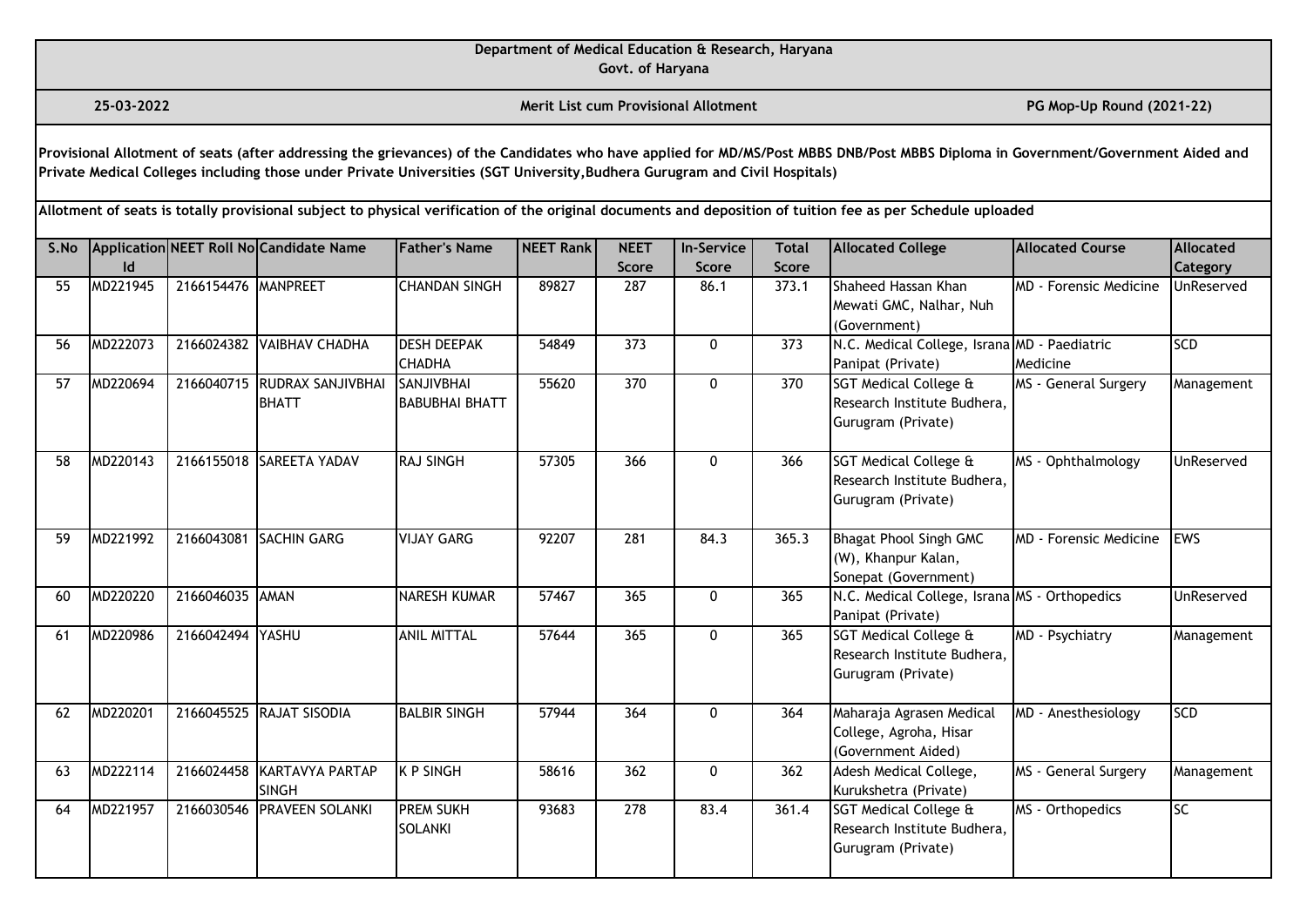**Govt. of Haryana**

**25-03-2022 Merit List cum Provisional Allotment PG Mop-Up Round (2021-22)** 

**Provisional Allotment of seats (after addressing the grievances) of the Candidates who have applied for MD/MS/Post MBBS DNB/Post MBBS Diploma in Government/Government Aided and Private Medical Colleges including those under Private Universities (SGT University,Budhera Gurugram and Civil Hospitals)** 

| S.No |          |            | Application NEET Roll No Candidate Name        | <b>Father's Name</b>                                  | <b>NEET Rank</b> | <b>NEET</b>      | <b>In-Service</b> | <b>Total</b> | <b>Allocated College</b>                                                              | Allocated Course                   | <b>Allocated</b> |
|------|----------|------------|------------------------------------------------|-------------------------------------------------------|------------------|------------------|-------------------|--------------|---------------------------------------------------------------------------------------|------------------------------------|------------------|
|      | Id       |            |                                                |                                                       |                  | <b>Score</b>     | <b>Score</b>      | <b>Score</b> |                                                                                       |                                    | Category         |
| 65   | MD221954 |            | 2166038279 PATEL KARTAVYA<br><b>GOVINDBHAI</b> | <b>PATEL</b><br><b>GOVINDBHAI</b><br><b>VIRAMBHAI</b> | 59340            | 360              | 0                 | 360          | <b>SGT Medical College &amp;</b><br>Research Institute Budhera,<br>Gurugram (Private) | MS - General Surgery               | Management       |
| 66   | MD222065 |            | 2166048453 SABIHA MUKHTAR                      | MUKHTAR AHMAD                                         | 59912            | 359              | $\mathbf{0}$      | 359          | N.C. Medical College, Israna MD - Anesthesiology<br>Panipat (Private)                 |                                    | Management       |
| 67   | MD222001 | 2166155352 | <b>IRENU</b>                                   | <b>SURENDER SINGH</b>                                 | 95223            | 275              | 82.5              | 357.5        | N.C. Medical College, Israna MS - Ophthalmology<br>Panipat (Private)                  |                                    | Management       |
| 68   | MD220137 | 2166046021 | <b>AJIT NAGAR</b>                              | <b>MAHAVIR SINGH</b>                                  | 61117            | 355              | 0                 | 355          | Pandit Bhagwat Dayal<br>Sharma PGIMS, Rohtak<br>(Government)                          | <b>MD</b> - Community<br>Medicine  | <b>SCD</b>       |
| 69   | MD221500 |            | 2166110424 AJAY GROVER                         | <b>RAMAVTAR</b><br><b>GROVER</b>                      | 96111            | 273              | 81.9              | 354.9        | Civil Hospital, Panchkula                                                             | Post MBBS DNB -<br>General Surgery | <b>SC</b>        |
| 70   | MD220791 | 2166044747 | HIMANSHU BANSAL                                | <b>AMULYA RATTAN</b><br><b>BANSAL</b>                 | 86734            | 294              | 58.8              | 352.8        | N.C. Medical College, Israna MS - General Surgery<br>Panipat (Private)                |                                    | Management       |
| 71   | MD220267 | 2166031525 | <b>DIKSHA YADAV</b>                            | <b>KRISHAN YADAV</b>                                  | 62317            | 352              | $\mathbf{0}$      | 352          | <b>Bhagat Phool Singh GMC</b><br>(W), Khanpur Kalan,<br>Sonepat (Government)          | MD - Community<br>Medicine         | <b>BCA IP</b>    |
| 72   | MD220561 | 2166045405 | <b>DEEPANJLI BATRA</b>                         | <b>RAKESH BATRA</b>                                   | 65202            | 345              | $\mathbf{0}$      | 345          | ESIC, Faridabad<br>(Government)                                                       | MD - Community<br>Medicine         | UnReserved       |
| 73   | MD220432 |            | 2166043900 KHUSHBOO NASSA                      | SATYA NARAYAN<br><b>NASSA</b>                         | 65921            | 343              | $\mathbf{0}$      | 343          | ESIC, Faridabad<br>(Government)                                                       | MD - Community<br>Medicine         | UnReserved       |
| 74   | MD220500 |            | 2166107277 SHAVETA SIWACH                      | NIRANJAN SIWACH                                       | 66743            | $\overline{341}$ | $\mathbf{0}$      | 341          | Pandit Bhagwat Dayal<br>Sharma PGIMS, Rohtak<br>(Government)                          | MD - Pharmacology                  | UR IP            |
| 75   | MD222089 | 2166105851 | <b>SAKSHI DHIR</b>                             | <b>RAKESH DHIR</b>                                    | 67345            | 340              | 0                 | 340          | Adesh Medical College,<br>Kurukshetra (Private)                                       | MD - Anesthesiology                | Management       |
| 76   | MD221547 | 2166042448 | KANCHAN KALRA                                  | <b>VINOD KALRA</b>                                    | 67654            | 339              | $\mathbf{0}$      | 339          | Pandit Bhagwat Dayal<br>Sharma PGIMS, Rohtak<br>(Government)                          | MD - Pharmacology                  | <b>BCA</b>       |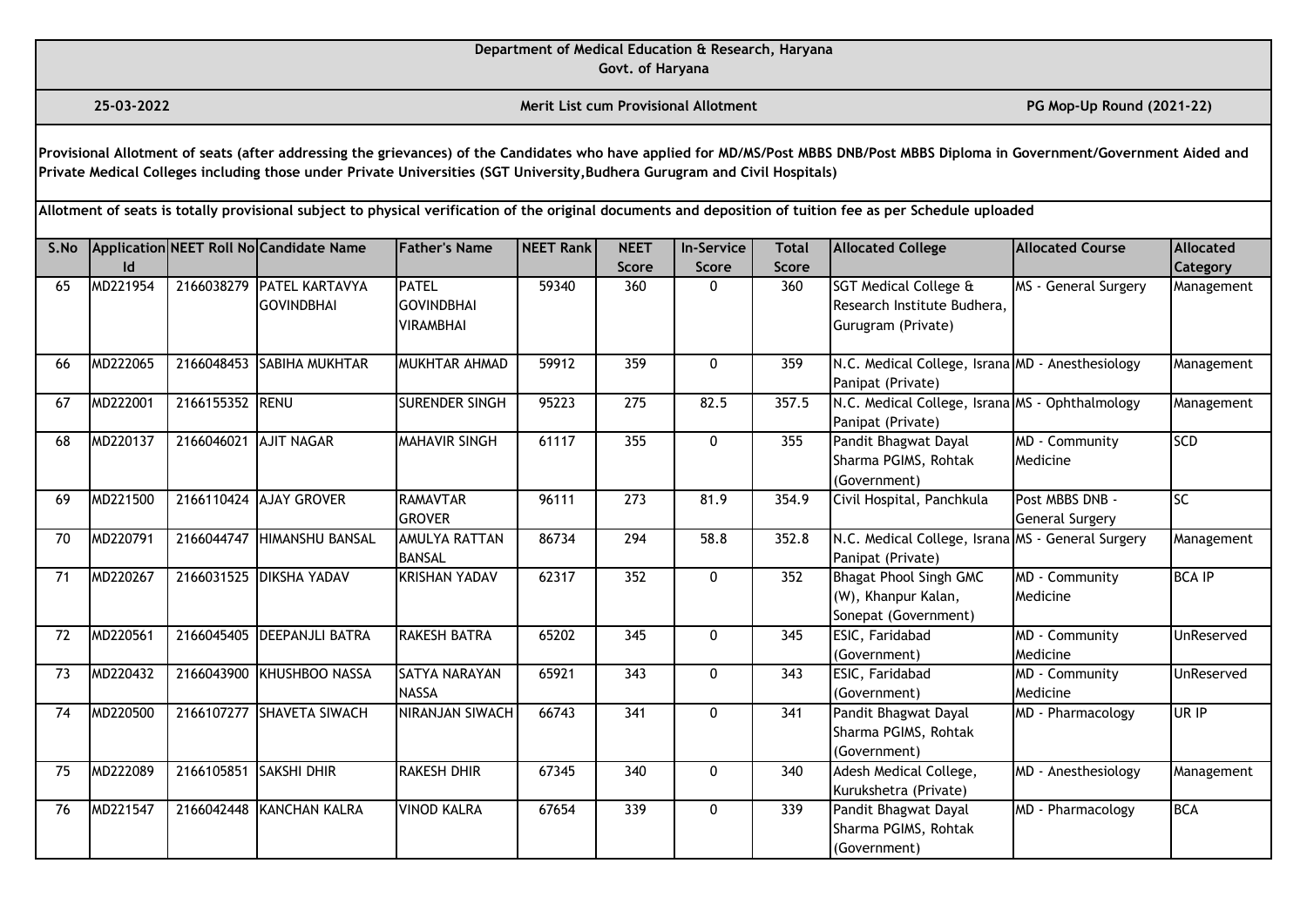**Govt. of Haryana**

**25-03-2022 Merit List cum Provisional Allotment PG Mop-Up Round (2021-22)** 

**Provisional Allotment of seats (after addressing the grievances) of the Candidates who have applied for MD/MS/Post MBBS DNB/Post MBBS Diploma in Government/Government Aided and Private Medical Colleges including those under Private Universities (SGT University,Budhera Gurugram and Civil Hospitals)** 

| S.No |          |                  | Application NEET Roll No Candidate Name     | <b>Father's Name</b>                   | <b>NEET Rank</b> | <b>NEET</b>  | <b>In-Service</b> | <b>Total</b> | <b>Allocated College</b>                                                     | <b>Allocated Course</b>                       | <b>Allocated</b> |
|------|----------|------------------|---------------------------------------------|----------------------------------------|------------------|--------------|-------------------|--------------|------------------------------------------------------------------------------|-----------------------------------------------|------------------|
|      | ld       |                  |                                             |                                        |                  | <b>Score</b> | <b>Score</b>      | <b>Score</b> |                                                                              |                                               | Category         |
| 77   | MD220937 |                  | 2166107851 AMAN DEEP ARORA                  | <b>JANAK RAJ ARORA</b>                 | 68783            | 336          | 0                 | 336          | SGT Medical College &<br>Research Institute Budhera.<br>Gurugram (Private)   | MS - Ophthalmology                            | Management       |
| 78   | MD221269 |                  | 2166065113 ANUSHA STANI                     | <b>STANI SLAVOSE</b>                   | 70939            | 331          | $\mathbf{0}$      | 331          | SGT Medical College &<br>Research Institute Budhera,<br>Gurugram (Private)   | $MS -$<br>Otorhinolaryngology                 | Management       |
| 79   | MD221951 |                  | 2166044359 KANIKA SAPRA                     | <b>RAJ KUMAR</b>                       | 104589           | 254          | 76.2              | 330.2        | Adesh Medical College,<br>Kurukshetra (Private)                              | MD - Community<br>Medicine                    | UnReserved       |
| 80   | MD220463 | 2166118014       | VIPIN KUMAR SHARMA RAM KUMAR                | <b>SHARMA</b>                          | 71244            | 330          | 0                 | 330          | SGT Medical College &<br>Research Institute Budhera,<br>Gurugram (Private)   | MS - General Surgery                          | UnReserved       |
| 81   | MD221988 | 2166043237       | <b>SUMIT KAMBOJ</b>                         | <b>VIRENDER KUMAR</b>                  | 105107           | 253          | 75.9              | 328.9        | Civil Hospital, Panchkula                                                    | Post MBBS Diploma-<br>Obstetrics & Gynecology | <b>BCB</b>       |
| 82   | MD220339 | 2166044695 MANSI |                                             | <b>SUBHASH</b><br><b>CHANDER MEHTA</b> | 71997            | 328          | $\mathbf{0}$      | 328          | <b>Bhagat Phool Singh GMC</b><br>(W), Khanpur Kalan,<br>Sonepat (Government) | MD - Community<br>Medicine                    | <b>SCD IP</b>    |
| 83   | MD221022 | 2166043848       | <b>PRANJAL DHIR</b>                         | <b>SANDEEP DHIR</b>                    | 74456            | 322          | 0                 | 322          | Adesh Medical College,<br>Kurukshetra (Private)                              | MS-<br>Otorhinolaryngology                    | UnReserved       |
| 84   | MD220425 |                  | 2166027877 NISHANT GODARA                   | <b>ANIL KUMAR</b>                      | 75707            | 320          | 0                 | 320          | N.C. Medical College, Israna MS -<br>Panipat (Private)                       | Otorhinolaryngology                           | UnReserved       |
| 85   | MD222119 |                  | 2166165053 KALPANA KUMARI<br><b>CHAUHAN</b> | <b>RAM BABU</b>                        | 76402            | 318          | 0                 | 318          | Adesh Medical College,<br>Kurukshetra (Private)                              | MS-<br>Otorhinolaryngology                    | Management       |
| 86   | MD220305 | 2166107371       | <b>DEEPANKSHI RAWAL</b>                     | <b>RAVINDER KUMAR</b><br><b>RAWAL</b>  | 77935            | 314          | 0                 | 314          | Civil Hospital, Panchkula                                                    | Post MBBS DNB - ENT                           | UnReserved       |
| 87   | MD221033 |                  | 2166046238 PULKIT SHARMA                    | <b>KHUSHI RAM</b><br><b>SHARMA</b>     | 79084            | 311          | 0                 | 311          | N.C. Medical College, Israna MD - Anesthesiology<br>Panipat (Private)        |                                               | UnReserved       |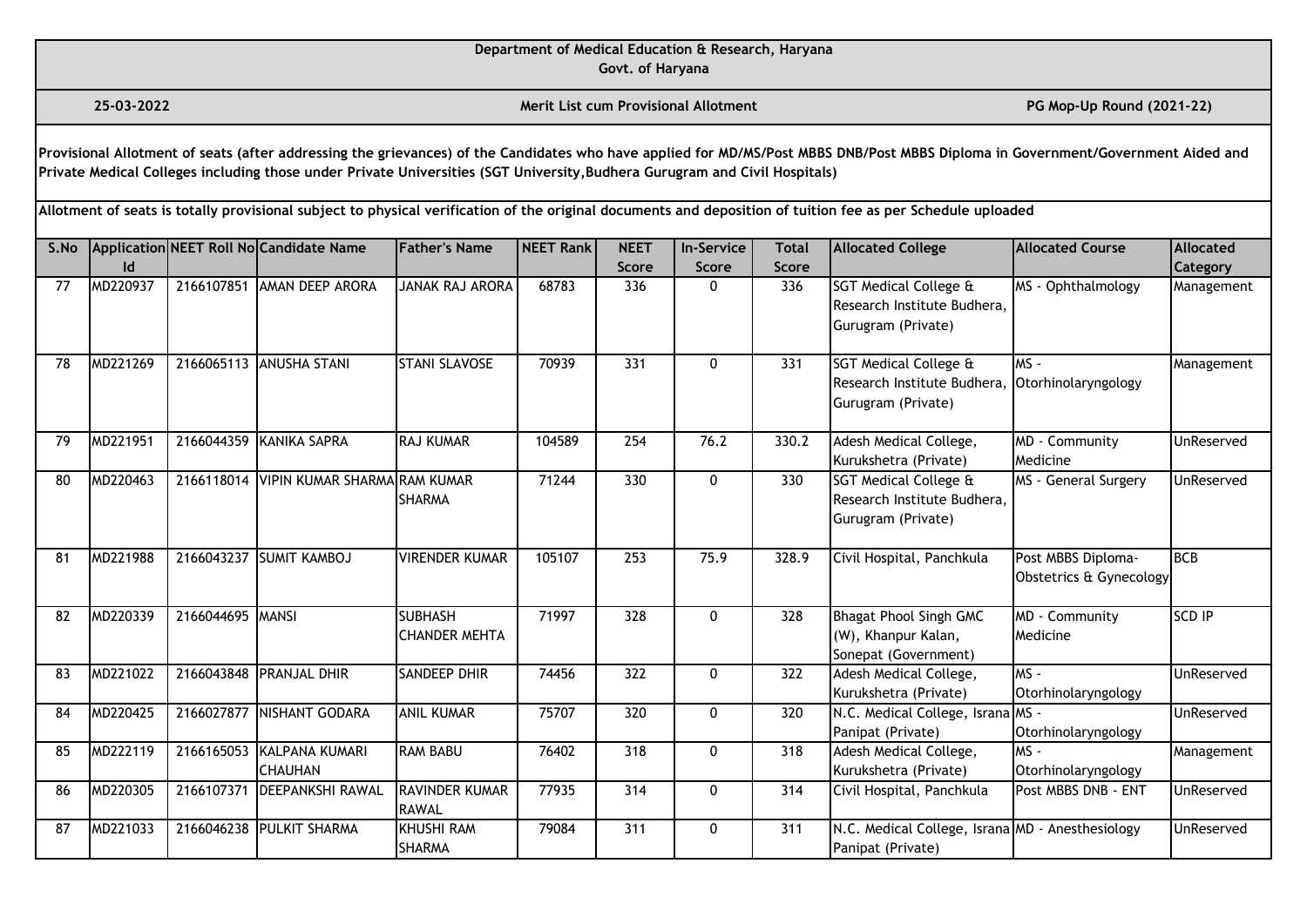**Govt. of Haryana**

**25-03-2022 Merit List cum Provisional Allotment PG Mop-Up Round (2021-22)** 

**Provisional Allotment of seats (after addressing the grievances) of the Candidates who have applied for MD/MS/Post MBBS DNB/Post MBBS Diploma in Government/Government Aided and Private Medical Colleges including those under Private Universities (SGT University,Budhera Gurugram and Civil Hospitals)** 

| S.No |          |                   | Application NEET Roll No Candidate Name | <b>Father's Name</b>                   | <b>NEET Rank</b> | <b>NEET</b>      | <b>In-Service</b> | <b>Total</b>     | <b>Allocated College</b>                                                              | Allocated Course                  | <b>Allocated</b> |
|------|----------|-------------------|-----------------------------------------|----------------------------------------|------------------|------------------|-------------------|------------------|---------------------------------------------------------------------------------------|-----------------------------------|------------------|
|      | Id       |                   |                                         |                                        |                  | <b>Score</b>     | <b>Score</b>      | <b>Score</b>     |                                                                                       |                                   | Category         |
| 88   | MD220176 |                   | 2166155031 ANKIT KUMAR                  | RAJENDER SINGH                         | 80146            | 309              | 0                 | 309              | Pandit Bhagwat Dayal                                                                  | MD - Microbiology                 | UnReserved       |
|      |          |                   |                                         |                                        |                  |                  |                   |                  | Sharma PGIMS, Rohtak                                                                  |                                   |                  |
|      |          |                   |                                         |                                        |                  |                  |                   |                  | (Government)                                                                          |                                   |                  |
| 89   | MD221857 | 2166109041        | <b>AVINASH PUNIA</b>                    | <b>BHAI RAM PUNIA</b>                  | 82371            | 304              | 0                 | 304              | Civil Hospital, Panchkula                                                             | Post MBBS Diploma -<br>Pediatrics | <b>SCD</b>       |
| 90   | MD220947 |                   | 2166108184 NIDHI KATOCH                 | <b>SURINDER KATOCH</b>                 | 82663            | 303              | 0                 | 303              | Civil Hospital, Hisar                                                                 | Post MBBS Diploma- ENT UnReserved |                  |
| 91   | MD220366 |                   | 2166044317 MANOJ BANSAL                 | <b>PAWAN BANSAL</b>                    | 82860            | 303              | $\mathbf{0}$      | 303              | Pandit Bhagwat Dayal<br>Sharma PGIMS, Rohtak<br>(Government)                          | <b>MD - Forensic Medicine</b>     | UnReserved       |
| 92   | MD222013 | 2166107849 SARITA |                                         | <b>JAI SINGH</b>                       | 84007            | 300              | $\mathbf{0}$      | 300              | Shaheed Hassan Khan<br>Mewati GMC, Nalhar, Nuh<br>(Government)                        | MD - Microbiology                 | SC IP            |
| 93   | MD222185 |                   | 2166164593 SATENDER MALIK               | <b>AZAD SINGH MALIK</b>                | 84543            | 299              | 0                 | 299              | Adesh Medical College,<br>Kurukshetra (Private)                                       | MD - Anesthesiology               | UnReserved       |
| 94   | MD221967 |                   | 2166043462 RASHMI DAHIYA                | <b>JAGBIR SINGH</b><br><b>DAHIYA</b>   | 84721            | 299              | 0                 | 299              | Adesh Medical College,<br>Kurukshetra (Private)                                       | MD - Anesthesiology               | Management       |
| 95   | MD222014 |                   | 2166161952 JOWEL TONY                   | R C JOWEL                              | 115975           | 230              | 69                | 299              | KCGMC, Karnal<br>(Government)                                                         | <b>MD</b> - Forensic Medicine     | <b>SC</b>        |
| 96   | MD221969 |                   | 2166045688 SAURABH MIDHA                | <b>VIJAY KUMAR</b><br><b>MIDHA</b>     | 85380            | 297              | $\mathbf{0}$      | $\overline{297}$ | Maharaja Agrasen Medical<br>College, Agroha, Hisar<br>(Government Aided)              | MD - Physiology                   | <b>BCB IP</b>    |
| 97   | MD221514 |                   | 2166044398 ROHIT SOKHEY                 | <b>RAJENDER SINGH</b><br><b>SOKHEY</b> | 87261            | $\overline{293}$ | $\mathbf{0}$      | 293              | <b>SGT Medical College &amp;</b><br>Research Institute Budhera,<br>Gurugram (Private) | MD - Community<br>Medicine        | UnReserved       |
| 98   | MD220513 | 2166046165        | <b>ARSHMEET SINGH</b>                   | <b>GURMIT SINGH</b>                    | 87305            | 293              | $\mathbf{0}$      | 293              | Shaheed Hassan Khan<br>Mewati GMC, Nalhar, Nuh<br>(Government)                        | <b>MD</b> - Forensic Medicine     | <b>BCA</b>       |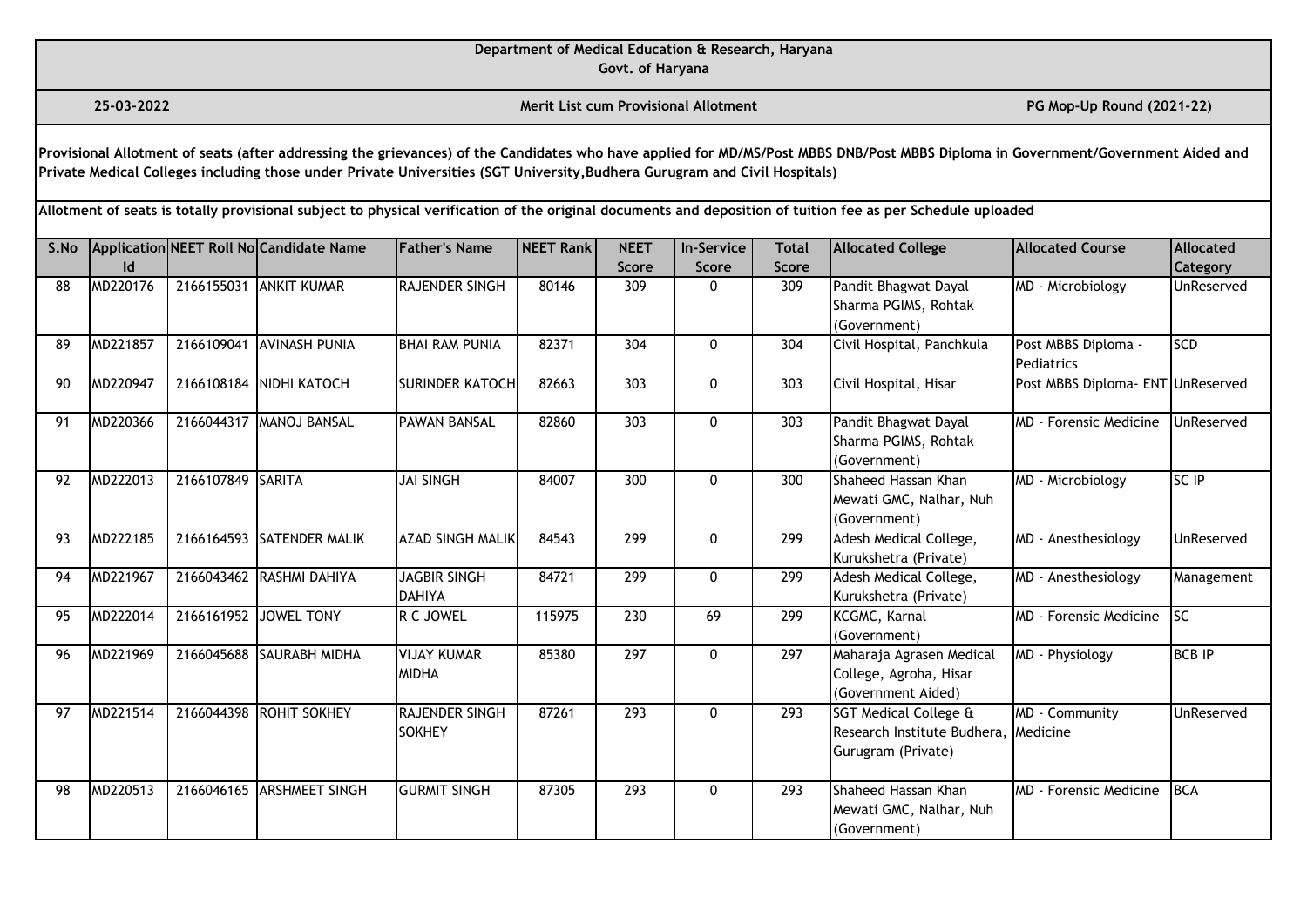**Govt. of Haryana**

**25-03-2022 Merit List cum Provisional Allotment PG Mop-Up Round (2021-22)** 

**Provisional Allotment of seats (after addressing the grievances) of the Candidates who have applied for MD/MS/Post MBBS DNB/Post MBBS Diploma in Government/Government Aided and Private Medical Colleges including those under Private Universities (SGT University,Budhera Gurugram and Civil Hospitals)** 

| S.No |          |                        | Application NEET Roll No Candidate Name      | <b>Father's Name</b>  | <b>NEET Rank</b> | <b>NEET</b>  | <b>In-Service</b> | <b>Total</b> | <b>Allocated College</b>         | <b>Allocated Course</b>        | <b>Allocated</b> |
|------|----------|------------------------|----------------------------------------------|-----------------------|------------------|--------------|-------------------|--------------|----------------------------------|--------------------------------|------------------|
|      | Id       |                        |                                              |                       |                  | <b>Score</b> | <b>Score</b>      | <b>Score</b> |                                  |                                | <b>Category</b>  |
| 99   | MD221813 |                        | 2166043801 HITESH KANGRA                     | <b>RAMESH KUMAR</b>   | 89051            | 289          | 0                 | 289          | Shaheed Hassan Khan              | MD - Pharmacology              | UnReserved       |
|      |          |                        |                                              |                       |                  |              |                   |              | Mewati GMC, Nalhar, Nuh          |                                |                  |
|      |          |                        |                                              |                       |                  |              |                   |              | (Government)                     |                                |                  |
| 100  | MD220310 | 2166043287             | <b>VIPAT ANUSHREE</b>                        | <b>ANIL VIPAT</b>     | 91138            | 284          | 0                 | 284          | Shaheed Hassan Khan              | MD - Pharmacology              | <b>BCB</b>       |
|      |          |                        | <b>ANIL</b>                                  |                       |                  |              |                   |              | Mewati GMC, Nalhar, Nuh          |                                |                  |
|      |          |                        |                                              |                       |                  |              |                   |              | (Government)                     |                                |                  |
| 101  | MD222186 |                        | 2166169036 BABITA KUMARI                     | <b>BAJRANG LAL</b>    | 91744            | 283          | 0                 | 283          | KCGMC, Karnal                    | MD - Pharmacology              | UnReserved       |
|      |          |                        |                                              |                       |                  |              |                   |              | (Government)                     |                                |                  |
| 102  | MD222283 | 2166170621             | <b>SUDIPTA SATPATHI</b>                      | <b>DIPAK KUMAR</b>    | 92533            | 281          | 0                 | 281          | <b>SGT Medical College &amp;</b> | MD - Pathology                 | Management       |
|      |          |                        |                                              | <b>SATPATHI</b>       |                  |              |                   |              | Research Institute Budhera,      |                                |                  |
|      |          |                        |                                              |                       |                  |              |                   |              | Gurugram (Private)               |                                |                  |
| 103  | MD220413 |                        | 2166042532 SHEKHER PRADEEP                   | <b>BALMUKUND</b>      | 92619            | 280          | 0                 | 280          | <b>Bhagat Phool Singh GMC</b>    | MD - Forensic Medicine         | UR IP            |
|      |          |                        |                                              |                       |                  |              |                   |              | (W), Khanpur Kalan,              |                                |                  |
|      |          |                        |                                              |                       |                  |              |                   |              | Sonepat (Government)             |                                |                  |
| 104  | MD222020 | 2166151757 KANIKA JAIN |                                              | <b>MIAL LONAM</b>     | 93131            | 280          | 0                 | 280          | <b>SGT Medical College &amp;</b> | MD - Pathology                 | Management       |
|      |          |                        |                                              |                       |                  |              |                   |              | Research Institute Budhera,      |                                |                  |
|      |          |                        |                                              |                       |                  |              |                   |              | Gurugram (Private)               |                                |                  |
|      |          |                        |                                              |                       |                  |              |                   |              |                                  |                                |                  |
| 105  | MD222293 |                        | 2166044623 OMBIR SINGH SIHMAR SATYABIR SINGH |                       | 123056           | 214          | 64.2              | 278.2        | Maharaja Agrasen Medical         | <b>IMD</b> - Forensic Medicine | <b>SCD</b>       |
|      |          |                        |                                              | <b>SIHMAR</b>         |                  |              |                   |              | College, Agroha, Hisar           |                                |                  |
|      |          |                        |                                              |                       |                  |              |                   |              | (Government Aided)               |                                | <b>SCD</b>       |
| 106  | MD222100 |                        | 2166045699 ANKITA DAHIYA                     | <b>VIJENDER SINGH</b> | 95483            | 275          | 0                 | 275          | Maharaja Agrasen Medical         | MD - Microbiology              |                  |
|      |          |                        |                                              | <b>DAHIYA</b>         |                  |              |                   |              | College, Agroha, Hisar           |                                |                  |
|      |          |                        |                                              | <b>PUNEET</b>         |                  |              |                   |              | (Government Aided)               |                                | SC               |
| 107  | MD222152 |                        | 2166095174 RACHITA LAKHUMNA                  | <b>LAKHUMNA</b>       | 95503            | 275          | 0                 | 275          | Adesh Medical College,           | MD - Community<br>Medicine     |                  |
|      |          | 2166042299 NEERAJ      |                                              |                       | 123977           |              | 63.3              | 274.3        | Kurukshetra (Private)            |                                | UR IP            |
| 108  | MD222169 |                        |                                              | <b>SATYA PAL</b>      |                  | 211          |                   |              | Adesh Medical College,           | MD - Community                 |                  |
|      |          |                        |                                              |                       |                  |              |                   |              | Kurukshetra (Private)            | Medicine                       |                  |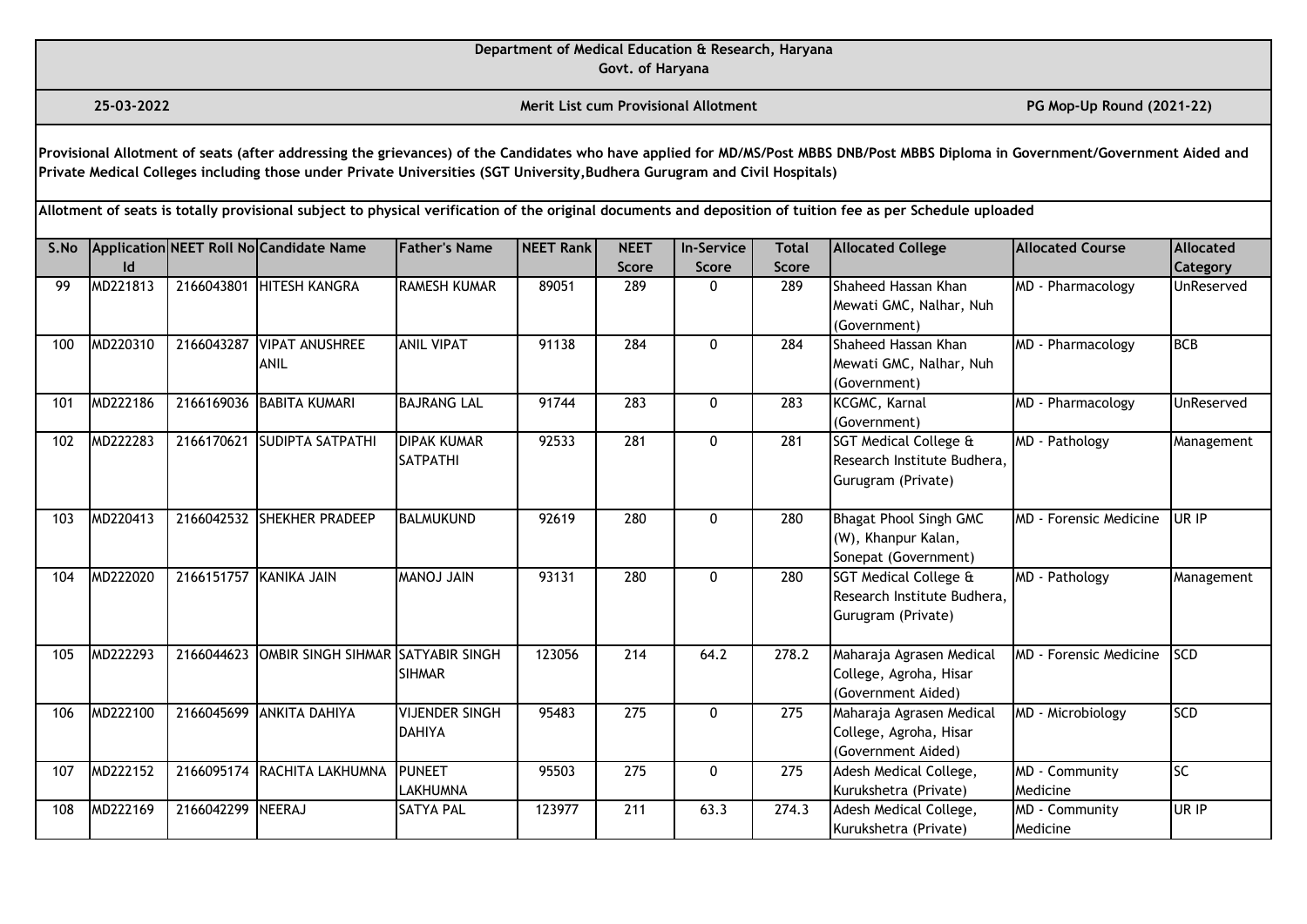**Govt. of Haryana**

**25-03-2022 Merit List cum Provisional Allotment PG Mop-Up Round (2021-22)** 

**Provisional Allotment of seats (after addressing the grievances) of the Candidates who have applied for MD/MS/Post MBBS DNB/Post MBBS Diploma in Government/Government Aided and Private Medical Colleges including those under Private Universities (SGT University,Budhera Gurugram and Civil Hospitals)** 

| S.No |          |            | Application NEET Roll No Candidate Name | <b>Father's Name</b>                 | <b>NEET Rank</b> | <b>NEET</b>  | <b>In-Service</b> | <b>Total</b> | <b>Allocated College</b>                                                              | Allocated Course     | <b>Allocated</b> |
|------|----------|------------|-----------------------------------------|--------------------------------------|------------------|--------------|-------------------|--------------|---------------------------------------------------------------------------------------|----------------------|------------------|
|      |          |            |                                         |                                      |                  | <b>Score</b> | <b>Score</b>      | <b>Score</b> |                                                                                       |                      | Category         |
| 109  | MD222054 |            | 2166042025 KULJEET KAUR                 | AMARJIT SINGH                        | 96198            | 273          | 0                 | 273          | <b>SGT Medical College &amp;</b><br>Research Institute Budhera.<br>Gurugram (Private) | MD - Pathology       | UnReserved       |
| 110  | MD222117 |            | 2166085398 NEHA KHASA                   | <b>SAJJAN SINGH</b>                  | 100786           | 263          | 0                 | 263          | Pandit Bhagwat Dayal<br>Sharma PGIMS, Rohtak<br>(Government)                          | MD - Physiology      | UnReserved       |
| 111  | MD221990 | 2166029111 | RACHNA CHOUDHARY BIR SINGH              | <b>CHOUDHARY</b>                     | 101033           | 262          | $\Omega$          | 262          | Maharaja Agrasen Medical<br>College, Agroha, Hisar<br>(Government Aided)              | MD - Microbiology    | UR IP            |
| 112  | MD222222 | 2166165221 | SAKSHI AGGARWAL                         | <b>RAVI SHANKAR</b><br>AGGARWAL      | 102218           | 260          | 0                 | 260          | <b>SGT Medical College &amp;</b><br>Research Institute Budhera,<br>Gurugram (Private) | MD - Pathology       | Management       |
| 113  | MD221996 | 2166154601 | <b>RAJAN SACHDEVA</b>                   | <b>GULSHAN KUMAR</b>                 | 102257           | 260          | $\mathbf{0}$      | 260          | <b>SGT Medical College &amp;</b><br>Research Institute Budhera,<br>Gurugram (Private) | MD - Pathology       | Management       |
| 114  | MD222024 |            | 2166154640 SUPRIYA YADAV                | <b>HIMMAT SINGH</b>                  | 102967           | 258          | 0                 | 258          | Adesh Medical College,<br>Kurukshetra (Private)                                       | MS - General Surgery | <b>BCA IP</b>    |
| 115  | MD222094 |            | 2166044172 KALPANA KUMARI               | <b>LALAN TIWARY</b>                  | 105518           | 252          | 0                 | 252          | Pandit Bhagwat Dayal<br>Sharma PGIMS, Rohtak<br>(Government)                          | MD - Physiology      | <b>EWS</b>       |
| 116  | MD222062 |            | 2166155208 AKHIL KUMAR                  | SANJAY YADAV                         | 108538           | 246          | 0                 | 246          | N.C. Medical College, Israna MS - General Surgery<br>Panipat (Private)                |                      | <b>BCA IP</b>    |
| 117  | MD222021 |            | 2166044293 ADITYA DAHMIWAL              | <b>OM PARKASH</b><br><b>DAHMIWAL</b> | 110239           | 242          | 0                 | 242          | Adesh Medical College,<br>Kurukshetra (Private)                                       | MS - Orthopedics     | <b>BCA</b>       |
| 118  | MD222057 |            | 2166028714 KANCHAN YADAV                | <b>ASHOK KUMAR</b><br>YADAV          | 110648           | 241          | 0                 | 241          | N.C. Medical College, Israna MS - General Surgery<br>Panipat (Private)                |                      | <b>BCA</b>       |